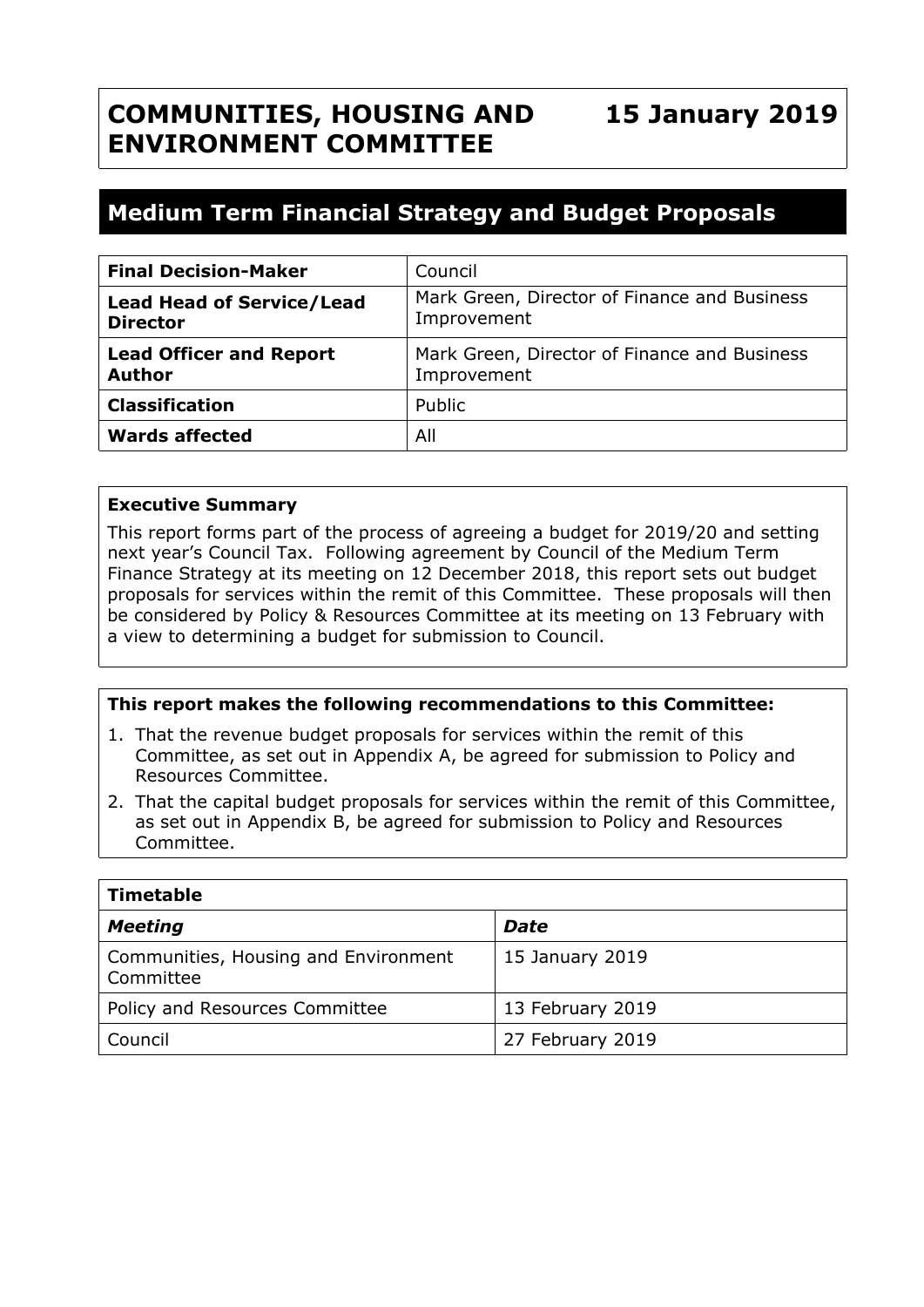### **1. INTRODUCTION AND BACKGROUND**

#### **Medium Term Financial Strategy**

- 1.1 At its meeting on 12 December 2018, Council agreed a Medium Term Financial Strategy (MTFS) for the next five years. The MTFS sets out in financial terms how the Strategic Plan will be delivered, given the resources available. A new Strategic Plan was adopted by Council on 12 December 2018 and the MTFS reflects this.
- 1.2 There is considerable uncertainty about the resources which will be available to deliver the Strategic Plan, for a number of reasons. Outcomes for the national economy could vary widely depending on how the UK's planned exit from the EU is managed. These wider economic factors will affect the level of public expenditure generally. The framework for local government expenditure in particular is anyway subject to uncertainty, with the four year local government funding settlement 2016/17 to 2019/20 coming to an end next year, and no definitive information about the what subsequent arrangements will mean in practice for the Council.
- 1.3 Given these multiple layers of uncertainty, the financial projections underlying the MTFS have been prepared under three different scenarios – adverse, neutral and favourable. All three scenarios assume that budget proposals for future years which have already been agreed by Council will be delivered, and that Council Tax is increased by 3% in 2019/20. Existing budget savings proposals within the remit of this Committee are shown in Appendix A and total £424,000 over the MTFS period.
- 1.4 The outcomes for the Council's budget gap, before allowing for any further growth or savings, are set out below.

|                             | 19/20  | 20/21  | 21/22  | 22/23  | 23/24  |
|-----------------------------|--------|--------|--------|--------|--------|
|                             | £m     | £m     | Em     | £m     | £m     |
|                             |        |        |        |        |        |
| Scenario 1 - Favourable     |        |        |        |        |        |
| <b>Budget surplus</b>       | $-0.8$ | $-0.9$ | $-1.6$ | $-3.3$ | $-4.8$ |
|                             |        |        |        |        |        |
| <b>Scenario 2 - Neutral</b> |        |        |        |        |        |
| <b>Budget gap</b>           | 0.1    | 1.1    | 1.7    | 1.5    | 1.7    |
|                             |        |        |        |        |        |
| Scenario 3 - Adverse        |        |        |        |        |        |
| <b>Budget gap</b>           | 0.7    | 2.4    | 3.9    | 4.7    | 6.1    |

1.5 It can be seen that next year's budget is close to being balanced in the neutral scenario, given the various assumptions underlying the projections. However, in 2020/21 the budget gap will be significant under both the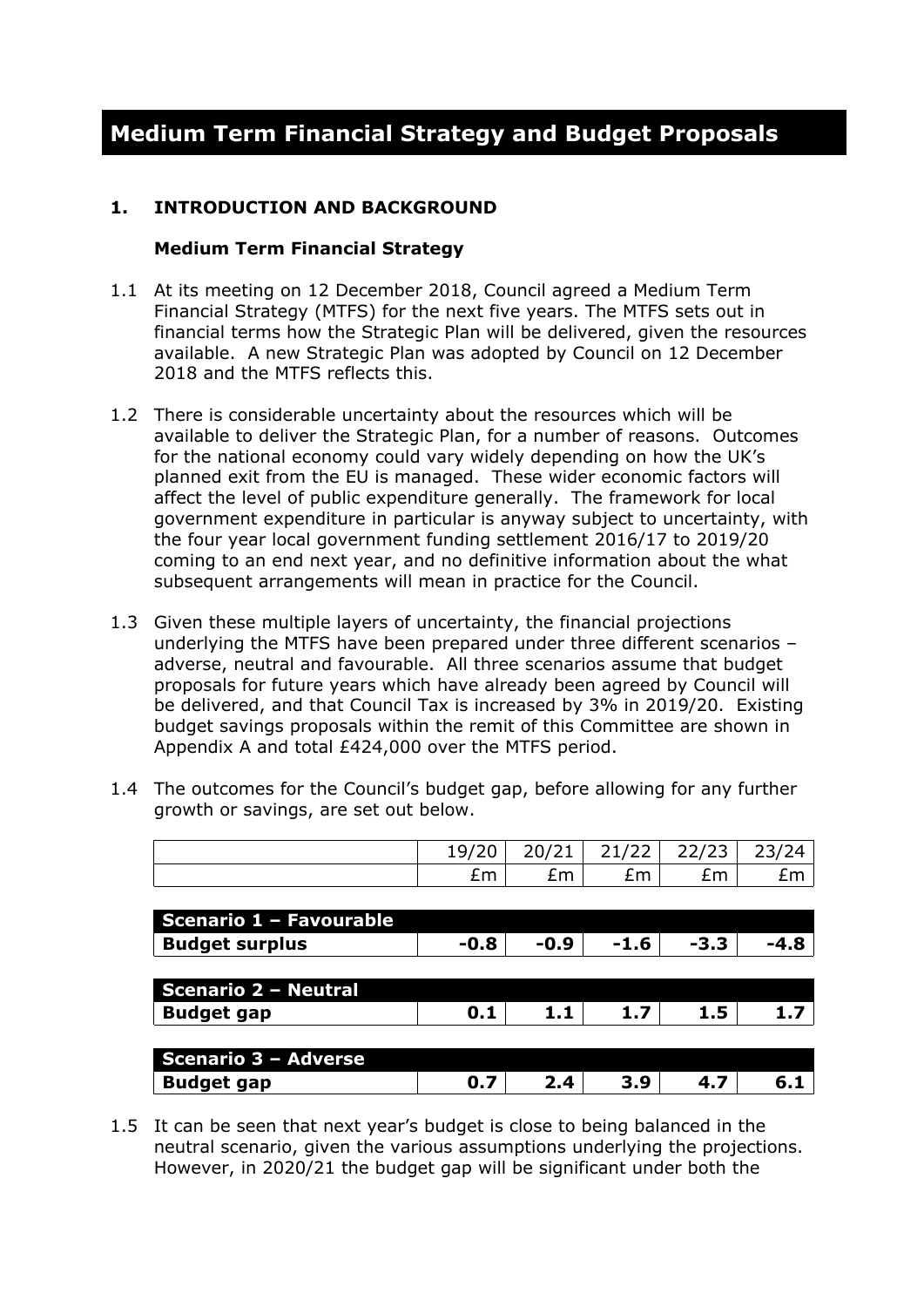neutral and adverse scenarios. It is essential that the Council starts planning now for 2020/21.

- 1.6 Budget proposals have been developed which seek to deliver the Council's strategic priorities and achieve a balanced budget, using the 'neutral' scenario as the basis for planning. The proposals now being submitted to Service Committees will deliver a balanced budget in 2019/20 and will achieve a substantial reduction in the projected budget gap in 2020/21.
- 1.7 It is recognised that delivering the strategic priorities will require budget growth. Of particular relevance to this Committee are the strategic priorities 'Safe, Clean and Green' and 'Homes and Communities'. It is proposed that, to facilitate the 'Safe, Clean and Green' objective, £30,000 is provided for additional street cleaning in the Town Centre following completion of the Public Realm Phase 3 project.
- 1.8 The approach taken in developing budget savings proposals has followed the principles set out in the MTFS, ie:
	- *Revenue savings will be sought in:*
		- *- Discretionary services which are not strategic priorities.*
		- *- Statutory services which are not strategic priorities, where there is scope for reconfiguring services to reduce costs.*
		- *- Improved efficiency in delivering strategic priorities.*
		- *- New income generation and identification of external funding.*

*These principles will be applied both to service expenditure and to corporate overheads.*

- *Revenue growth will be built into the budget where strategic priorities cannot be delivered within existing revenue budgets, provided this can be accommodated by making savings elsewhere.*
- *Capital schemes will be reviewed and developed so that investment is focused on strategic priorities.*
- 1.9 The new revenue budget savings proposals for services within the remit of this Committee are set out in Appendix A and reflect the principles above.
	- Improved efficiency it is considered that efficiencies can be achieved within the Community Partnerships and Resilience team by streamlining the back office function (£50,000). A further minor efficiency can be achieved by buying, rather than leasing, air quality monitoring equipment (£2,000).
	- New income generation There is scope for additional income through greater volumes of business from grounds maintenance (£50,000), houses in multiple occupation licensing (£6,000) and bringing forward a planned increase in charges for collection of green waste (£22,000).
	- Reconfiguring services  $-$  A saving can be made from transferring the two Gypsy and Caravan sites that we operate to Kent County Council. KCC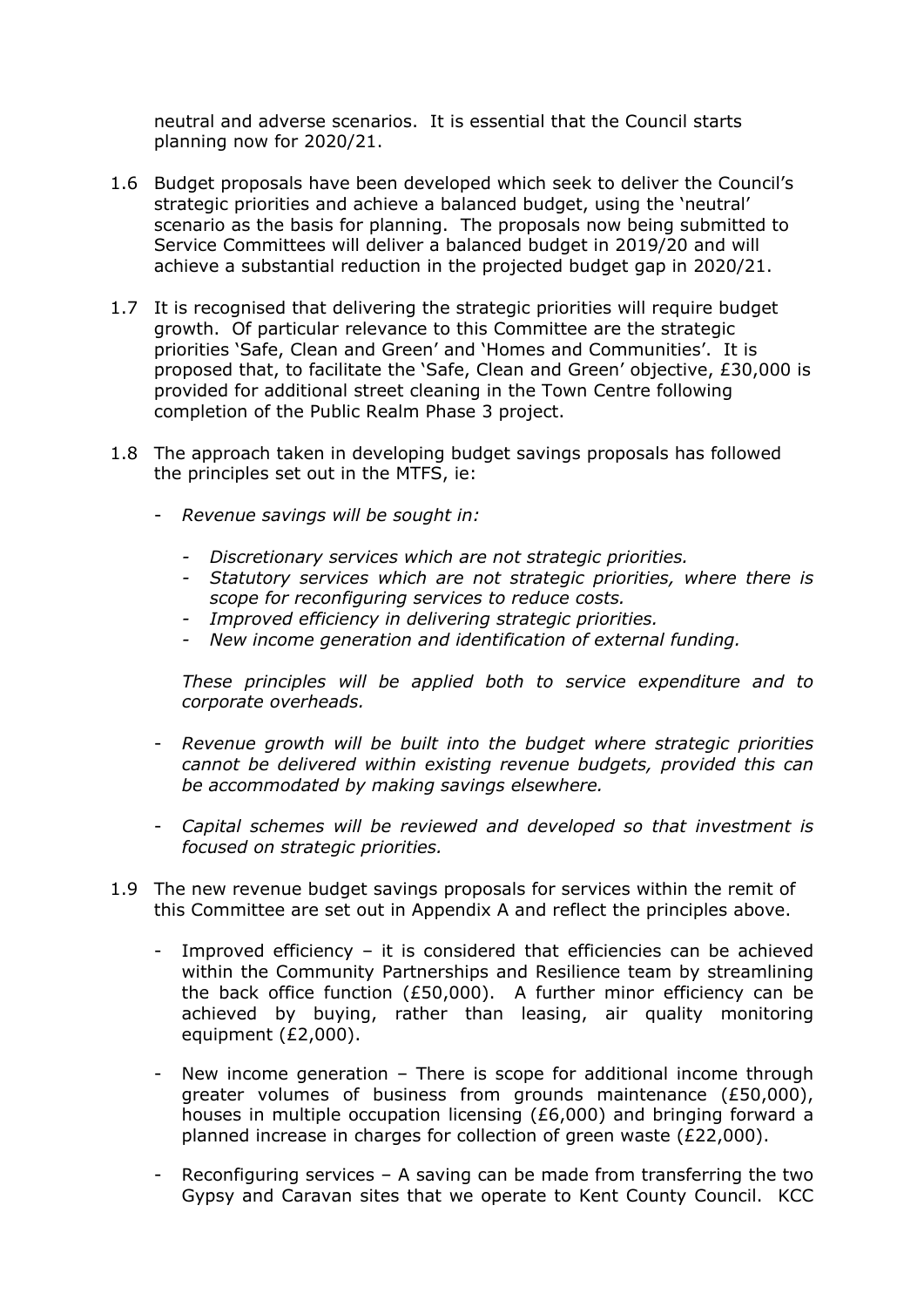operate a number of sites across the county, and therefore have relevant experience and enjoy economies of scale that we do not have. There may be one-off costs to be incurred at the sites prior to transfer and this is recognised in the capital budget proposals.

Discretionary services – The CCTV service, which is a discretionary service, has been subject to extensive discussion by this Committee. Based on the limited benefits and poor value for money offered by real time monitoring of cameras, it is proposed that the contract for this service is not renewed at the end of 2019/20. We are seeking to negotiate an earlier exit from this contract, but if this is not achieved, then an existing saving of £75,000 in 2019/20 will have to be reversed. However, the entire contract cost will be saved on an annual basis with effect from 2020/21. We will continue to maintain a budget that will allow the CCTV network to be used for recording, and we will make CCTV footage available to the police and other authorised users on request*.*

An existing budget saving of £125,000 in relation to environmental enforcement, which was predicated on consolidating all enforcement activity, is not now considered to be deliverable. This has therefore been reversed out of the projections. Growth of £20,000 for environmental enforcement, agreed at last year's budget Council meeting, was a one-off item and is likewise reversed out of the budget.

The net new revenue budget savings proposals total £108,000.

1.10 The capital budget proposals for services within the remit of this Committee are set out in Appendix B. The capital proposals update the existing capital programme and meet the strategic priorities as follows:

#### *Homes and Communities*

- A further investment of £3 million is proposed for acquisition of property for temporary accommodation.
- The Union Street and Brunswick Street schemes will be completed over the next two years. Further investment is planned and indicative amounts are included in the capital programme.
- A preliminary estimate has been included for investment in the Housing Delivery Partnership, proposals for which were set out in a report to the Committee on 13 November 2018.
- The rolling programmes to provide Disabled Facilities Grants and Housing Incentives have been extended.

#### *Safe, Clean and Green*

The existing capital programme items for Street Scene Investment and the Flood Action Plan are retained.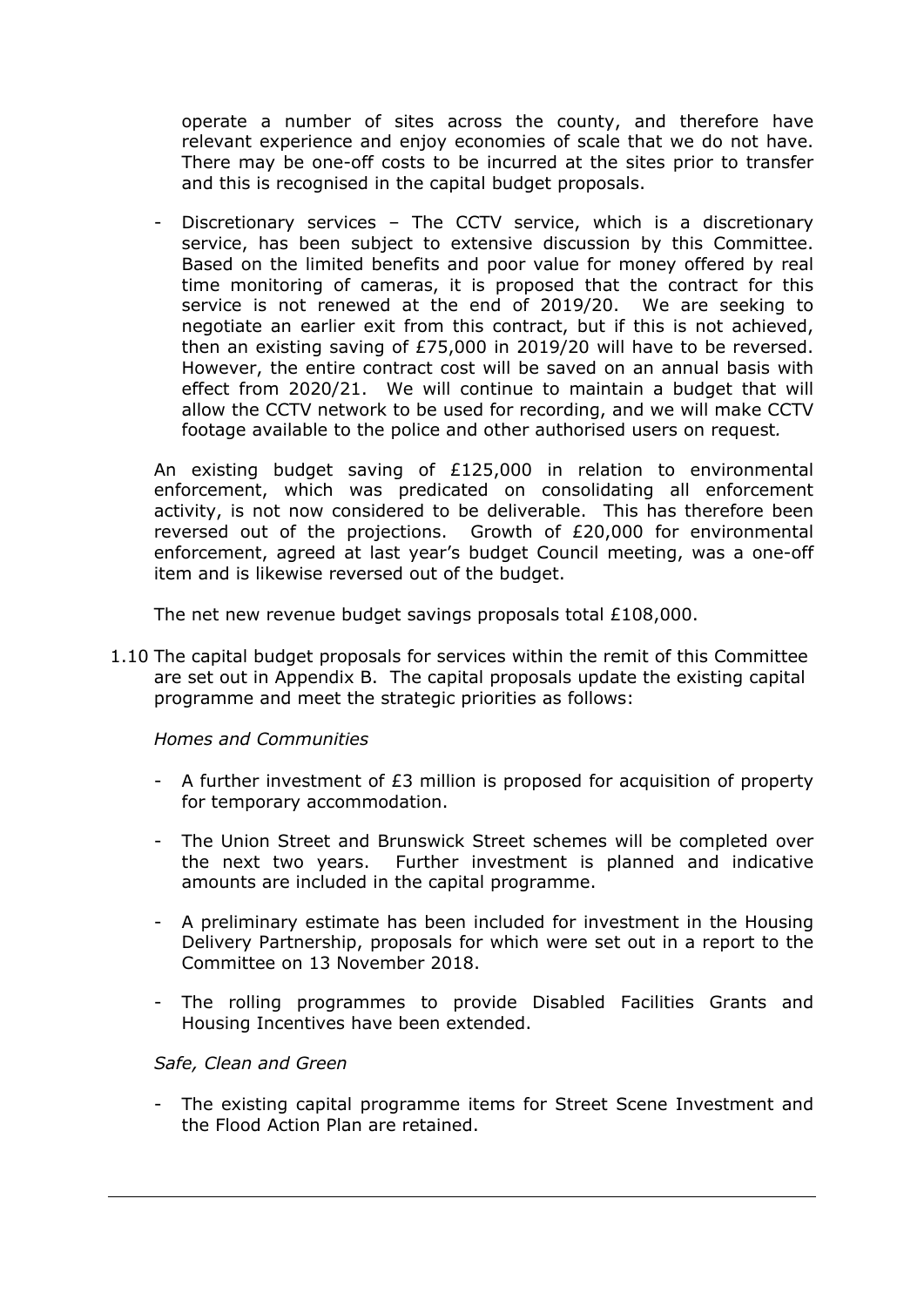## **2. AVAILABLE OPTIONS**

- 2.1 Agree the budget proposals relating to this Committee as set out in Appendices A and B for onward submission to the Policy and Resources Committee.
- 2.2 Propose changes to the budget proposals for consideration by the Policy and Resources Committee.
- 2.3 Make no comment on the budget proposals.

#### **3. PREFERRED OPTION AND REASONS FOR RECOMMENDATIONS**

3.1 The Policy and Resources Committee must recommend to Council at its meeting on 13 February 2019 a balanced budget and a proposed level of Council Tax for the coming year. The budget proposals included in this report will allow the Policy and Resources Committee to do this. Accordingly, the preferred option is that this Committee agrees the budget proposals at Appendices A and B.

## **4. RISK**

4.1 The Council's MTFS is subject to a high degree of risk and certainty. In order to address this in a structured way and to ensure that appropriate mitigations are developed, the Council has developed a budget risk register. This seeks to capture all known budget risks and to present them in a readily comprehensible way. The budget risk register is updated regularly and is reviewed by the Audit, Governance and Standards Committee at each of its meetings.

## **5. CONSULTATION RESULTS AND PREVIOUS COMMITTEE FEEDBACK**

- 5.1 Policy and Resources Committee received an initial report on the MTFS at its meeting on 27 June 2018 and it agreed the approach set out in that report to development of an MTFS for 2019/20 - 2023/24 and a budget for 2019/20.
- 5.2 Service Committees and Policy and Resources Committee then considered a draft MTFS at their meetings in November 2018, and this was agreed for submission to Council. The MTFS included descriptions of the different scenarios facing the Council and described how budget proposals would be sought for all scenarios, so that the Council might be suitably prepared for the adverse scenario, as defined. Council agreed the MTFS at its meeting on 12 December 2018.
- 5.3 Public consultation on the Council's budget priorities was carried out in parallel with consultation on the Strategic Plan. Details are set out in Appendix C. Note that the public were consulted on eight expenditure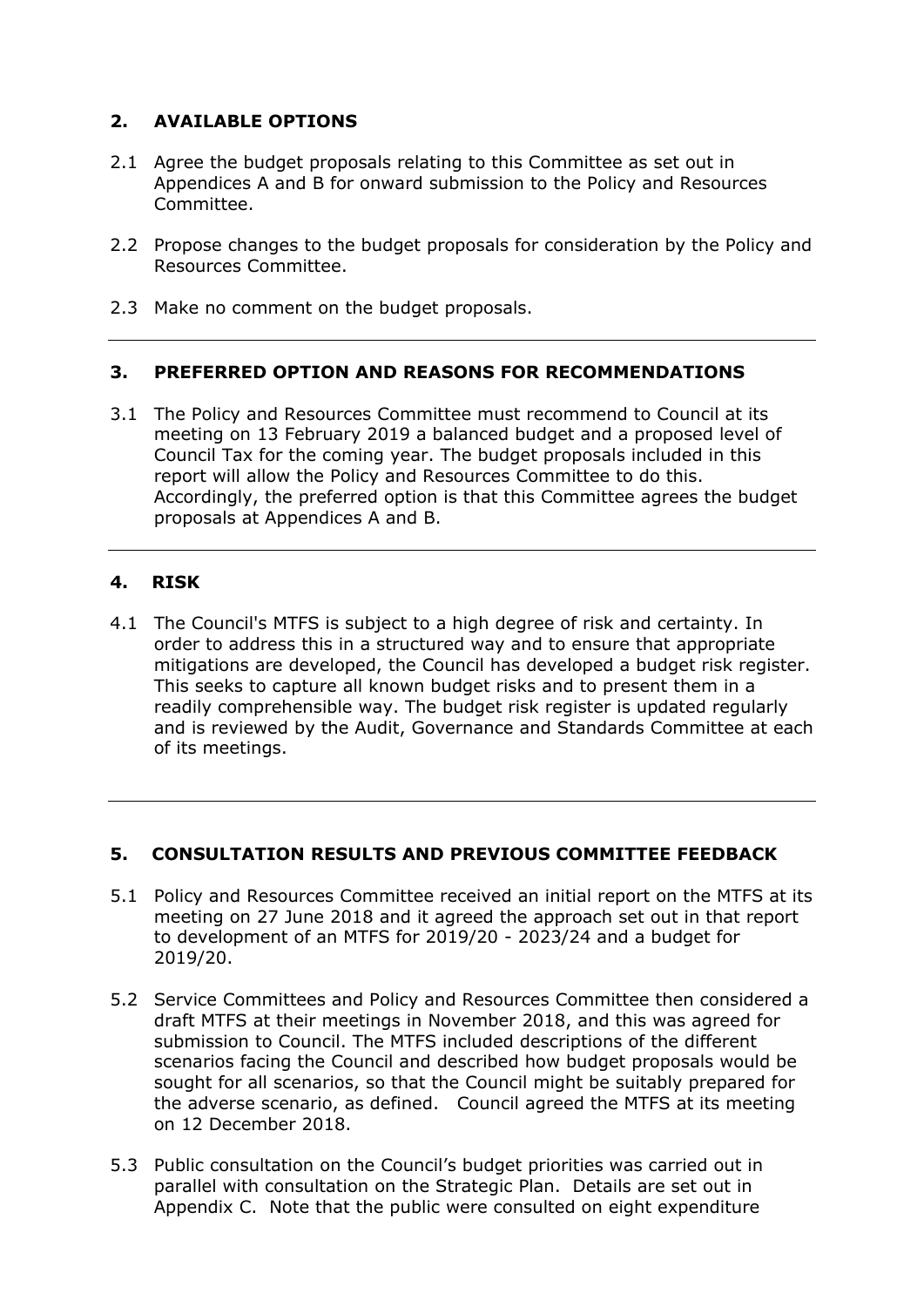priorities, in line with the eight priorities included in the first draft of the Strategic Plan.

#### **6. NEXT STEPS: COMMUNICATION AND IMPLEMENTATION OF THE DECISION**

6.1 The timetable for developing the budget for 2019/20 is set out below.

| <b>Date</b>      | <b>Meeting</b>                       | <b>Action</b>                                                 |
|------------------|--------------------------------------|---------------------------------------------------------------|
| January 2019     | All Service<br>Committees            | Consider 19/20 budget proposals                               |
| 13 February 2019 | Policy and<br>Resources<br>Committee | Agree 19/20 budget proposals for<br>recommendation to Council |
| 27 February 2019 | Council                              | Approve 19/20 budget                                          |

#### **7. CROSS-CUTTING ISSUES AND IMPLICATIONS**

| <b>Issue</b>                                    | <b>Implications</b>                                                                                                                                                                                                                                                                                                                              | Sign-off                                    |
|-------------------------------------------------|--------------------------------------------------------------------------------------------------------------------------------------------------------------------------------------------------------------------------------------------------------------------------------------------------------------------------------------------------|---------------------------------------------|
| <b>Impact on Corporate</b><br><b>Priorities</b> | The Medium Term Financial<br>Strategy and the budget are a<br>re-statement in financial terms<br>of the priorities set out in the<br>strategic plan. They reflect the<br>Council's decisions on the<br>allocation of resources to all<br>objectives of the strategic plan.                                                                       | Section 151<br>Officer &<br>Finance<br>Team |
| <b>Risk Management</b>                          | This has been addressed in<br>section 4 of the report.                                                                                                                                                                                                                                                                                           | Section 151<br>Officer &<br>Finance<br>Team |
| <b>Financial</b>                                | The budget strategy and the<br>MTFS impact upon all activities<br>of the Council. The future<br>availability of resources to<br>address specific issues is<br>planned through this process. It<br>is important that the committee<br>gives consideration to the<br>strategic financial consequences<br>of the recommendations in this<br>report. | Section 151<br>Officer &<br>Finance<br>Team |
| <b>Staffing</b>                                 | The process of developing the<br>budget strategy will identify the<br>level of resources available for                                                                                                                                                                                                                                           | Section 151<br>Officer &<br>Finance         |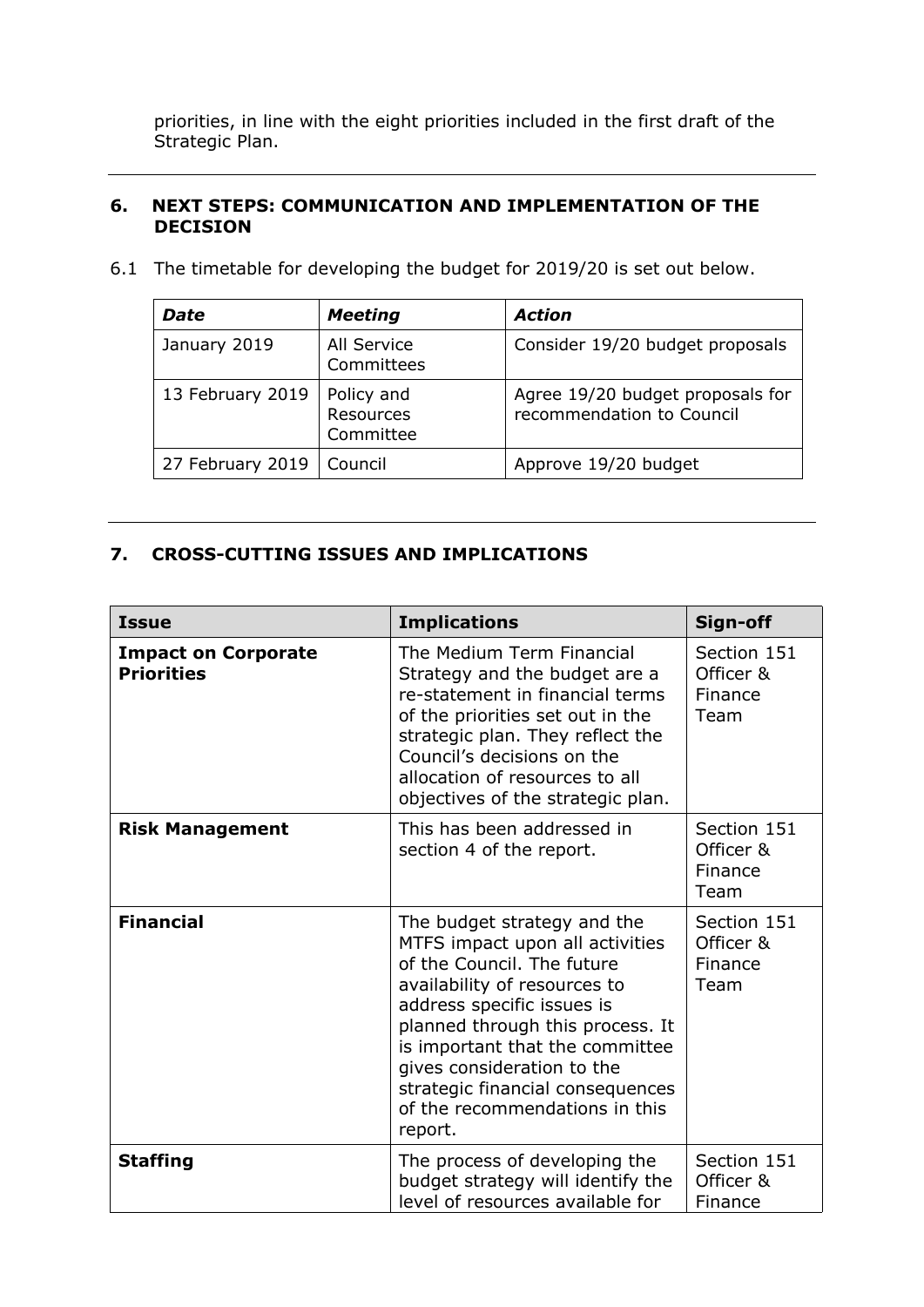|                           | staffing over the medium term.                                                                                                                                                                                                                                                                                                                                                                                                                                                                                                                                                                                                                           | Team                                                     |
|---------------------------|----------------------------------------------------------------------------------------------------------------------------------------------------------------------------------------------------------------------------------------------------------------------------------------------------------------------------------------------------------------------------------------------------------------------------------------------------------------------------------------------------------------------------------------------------------------------------------------------------------------------------------------------------------|----------------------------------------------------------|
| Legal                     | Under Section 151 of the Local<br>Government Act 1972 (LGA<br>1972) the Section 151 Officer<br>has statutory duties in relation<br>to the financial administration<br>and stewardship of the<br>authority, including securing<br>effective arrangements for<br>treasury management. The<br>Medium Term Financial Strategy<br>demonstrates the Council's<br>commitment to fulfilling it's<br>duties under the Act. The<br>Council has a statutory<br>obligation to set a balanced<br>budget and development of the<br>MTFS and the strategic revenue<br>projection in the ways set out in<br>this report supports<br>achievement of a balanced<br>budget. | Team Leader<br>(Corporate<br>Governance),<br><b>MKLS</b> |
| <b>Equalities</b>         | The overall approach to the<br>MTFS is to direct resources into<br>areas of need as identified in<br>the Council's strategic<br>priorities. The equalities impact<br>of individual budget decisions<br>will be determined when setting<br>the budget.                                                                                                                                                                                                                                                                                                                                                                                                    | Section 151<br>Officer &<br>Finance<br>Team              |
| <b>Crime and Disorder</b> | The resources to achieve the<br>Council's objectives are<br>allocated through the<br>development of the Medium<br>term Financial Strategy.                                                                                                                                                                                                                                                                                                                                                                                                                                                                                                               | Section 151<br>Officer &<br>Finance<br>Team              |
| <b>Procurement</b>        | The resources to achieve the<br>Council's objectives are<br>allocated through the<br>development of the Medium<br>Term Financial Strategy.                                                                                                                                                                                                                                                                                                                                                                                                                                                                                                               | Section 151<br>Officer &<br>Finance<br>Team              |

## **8. REPORT APPENDICES**

The following documents are to be published with this report and form part of the report:

- Appendix A: Revenue Budget Proposals 2019/20 2023/24
- Appendix B: Capital Budget Proposals 2019/20 2023/24
- Appendix C: Residents' Survey